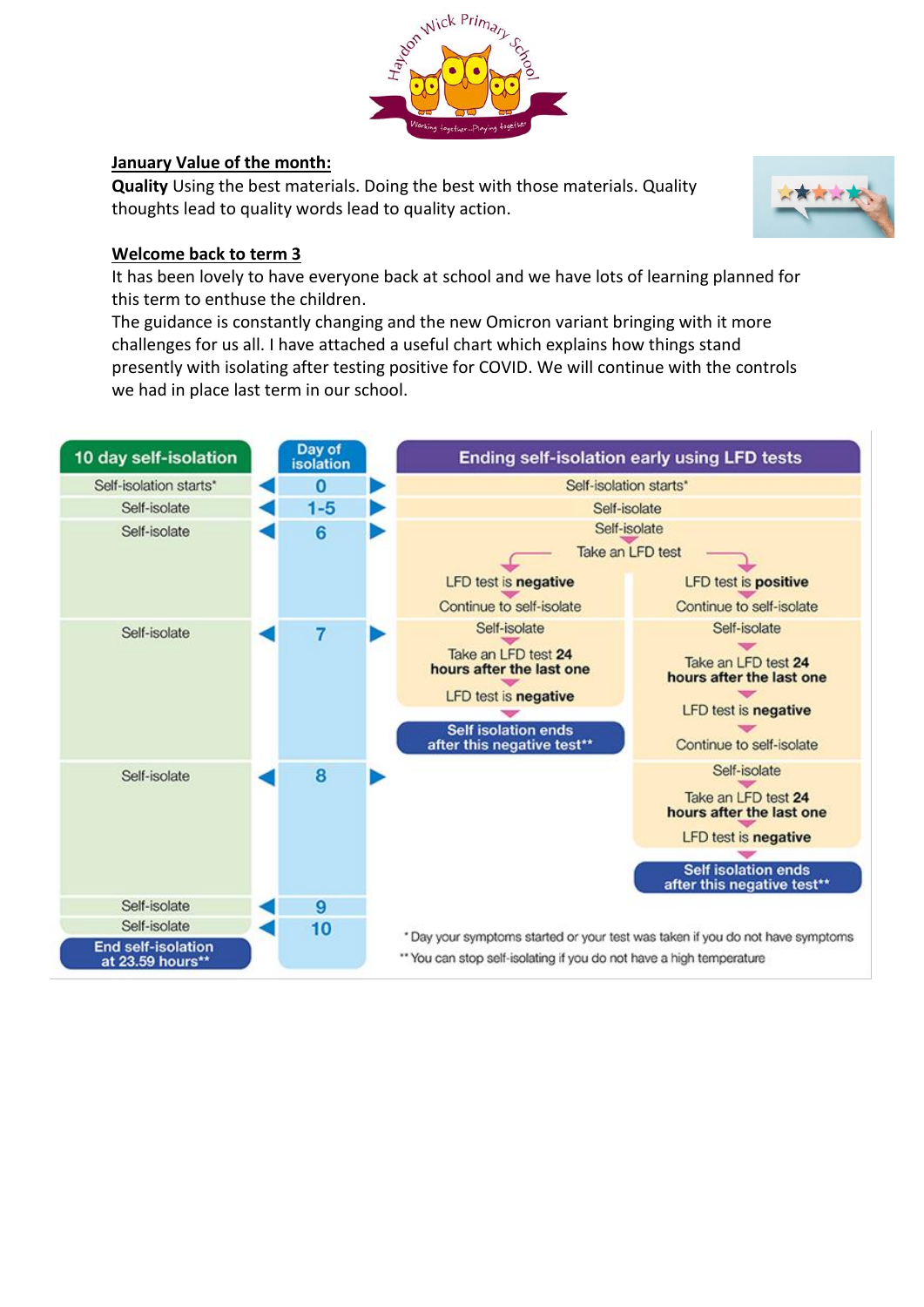

#### **Parking and safety of our children**

We were saddened to be sent this post below on Swindon Police Facebook page on 5<sup>th</sup> January. When dropping off and picking up at our school please park with consideration to others and for the safety of all our children and school community.





## **Update from NHS Bath and North East Somerset, Swindon and Wiltshire Clinical Commissioning Group**

As you may be aware there is currently unprecedented pressures across the hospital in Swindon as well as primary care and within our community services and would like to take the opportunity to share with you the relatively new service set up in Swindon called: **Winter Young Person's and Children's Clinic.**

The winter young persons and children's clinic is a new clinic/service dedicated for acuter illnesses for children living in Swindon lead by an experienced team of GP's and advanced clinical practitioners suffering from, aching muscles, continuous cough, high temperature, loss or taste of smell, persistent headaches, new fatigue. It is more likely to be unwell during winter months, this new service allows easier access for medical care when needed and ease demand on local surgeries and or hospital.

The clinic runs Monday to Friday 8am to 4pm and can be contacted on 01793 709505 and is based at Taw Hill Medical Centre.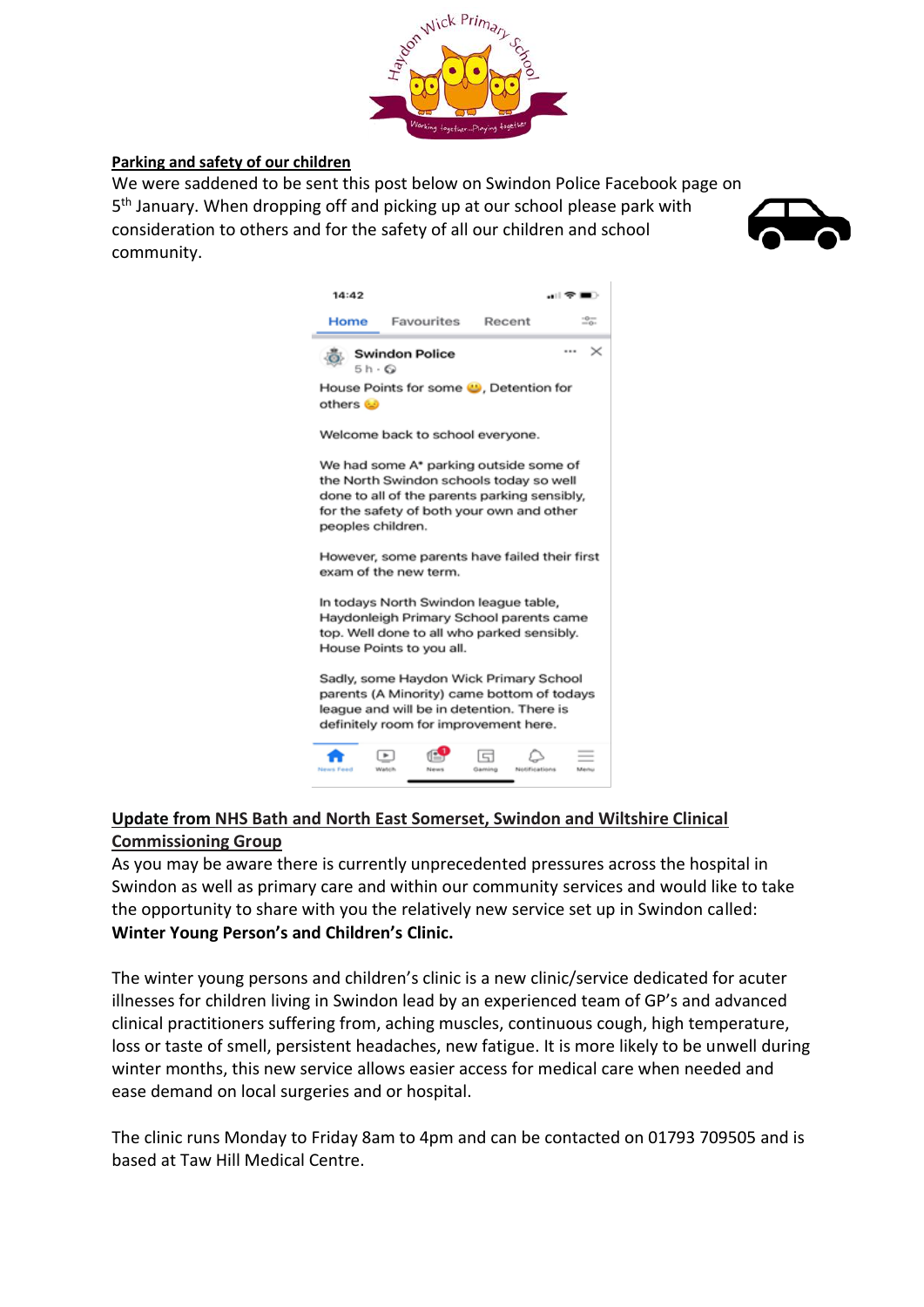